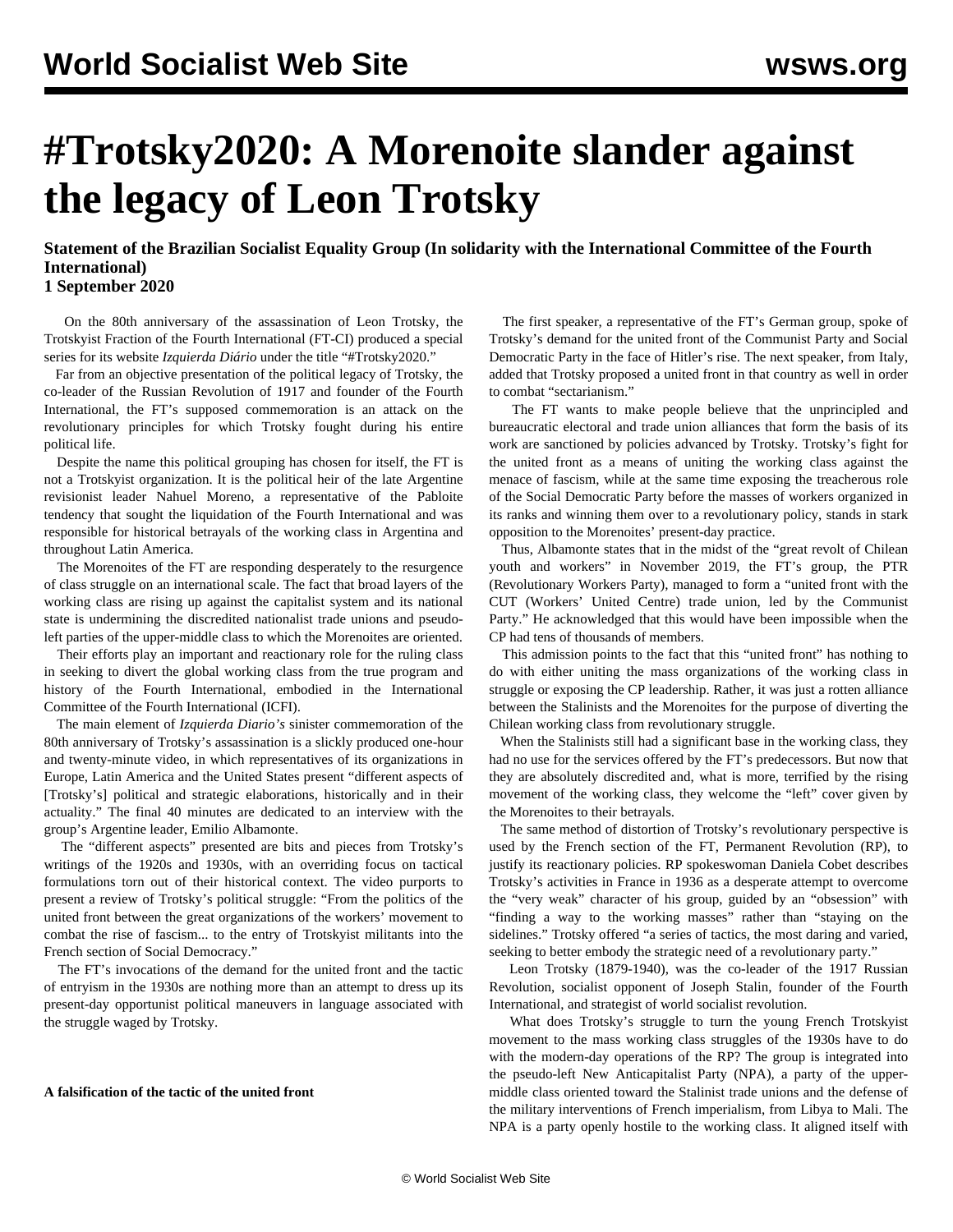the attacks of the Macron government on the Yellow Vests, slandering them as a racist and fascist movement.

 But the Morenoites insist that this reactionary party, which plays "a relatively marginal role," in Cobet's words, is a vehicle for the continuation and development of Trotsky's struggle today.

### **The NPA as a vehicle for uniting "different traditions"**

 She states: "To make [the NPA] a tool for the reorganization of a revolutionary extreme left that revives Trotsky's tactical audacity, to build in France a powerful revolutionary party composed of militants coming from different traditions... this is the best homage that can be paid to the great Russian revolutionary 80 years since his assassination."

 The FT does not attempt to explain how the formation of a national opportunist party "composed of militants from different traditions" would be a tribute to Leon Trotsky, who fought implacably against Stalinism and centrism to build the Fourth International, insisting that outside of its cadres, "there does not exist a single revolutionary current on this planet really meriting the name."

 The Morenoites' insistence that the legacy of Trotsky is a collection of "daring tactics" that provide a solution to "the problem of isolation" is a tribute not to Trotsky, but rather to those who sought to destroy the international revolutionary party he founded. "Finding our place in the mass movement as it is, wherever it expresses itself, and to aid it to rise through its own experience to higher levels" was Michel Pablo's motto in his efforts to liquidate the Fourth International.

 The FT seeks to equate Trotsky's legacy not only to the betrayals of Pabloism, but also to middle class theories that flourished in the universities in the decades after his death. Trotsky is painted in the video as the forefather of post-modernist anti-Marxism.

 Andrea D'atri, speaking on behalf of Bread and Roses, the feminist wing of the FT, argues that Trotsky was a proponent of the idea that "not even the most radical material transformations can solve oppression by themselves." She claims that the large demonstrations in the last Women's Day celebrations, dominated by the middle class, would have been seen by Trotsky as the vanguard of the struggle against capitalism.

 Continuing on this same basic theme, Marcello Pablito, speaking for the Brazilian Revolutionary Workers Movement (MRT), advocates "the actuality of a revolutionary and socialist strategy that does not limit itself to dissolving racial issues into class determinations."

 Pablito states that the "first truth of the revolutionary strategy" consists in exposing the relationship between the "[black people's] struggle, which departs from the fight for our own lives, our own identity and our own culture, and the historical task of our entire class, regardless of the color of our skin."

 According to the FT, the potential of this strategy of beginning with the question of race, was demonstrated by the "black fury" aroused in the United States by the police murder of George Floyd, leading to protests in Brazil, "the largest black country outside of Africa."

 What the Morenoites do not state is that the "fury" in the United States against racism and police violence was expressed in protests of a multiracial character that spread not only to Brazil, but also to Europe and across the globe, expressing fury over not only racism, but also social inequality, mass impoverishment and the homicidal policies of the world's capitalist ruling classes in the face of the COVID-19 pandemic.

 They did not find a single quote, even a loose phrase, that would allow them to fabricate some relationship between Trotsky's work and their promotion of anti-Marxist and anti-working class identity politics based upon the interests of the petty bourgeoisie.

 Trotsky's revolutionary strategy is based on the objective unity of the international working class, determined by its relationship to world capitalist production. With the globalization of capitalism, the unification of the international working class is now greater than ever. Attempts to divide it along racial, gender or national lines serve only the reactionary purposes of the ruling class.

 The FT's attacks on the "dissolution of racial issues into class determinations" correspond to the moods of sectors of the upper-middle class, increasingly integrated into the bourgeois state. They find expression in pseudo-left parties such as the Democratic Socialists of America (DSA) in the United States and the Socialism and Freedom Party (PSOL) in Brazil, to which the FT's groups in both countries are oriented.

 It is clear that the FT's "commemoration" consisted of a gross distortion of and slander against Trotsky's political legacy. But there is one more aspect that makes this exercise an especially sordid historical falsification.

 In a presentation that was dedicated to the historical interval between the betrayal by the Third International that allowed Hitler to come to power in Germany in 1933 and the assassination of Trotsky on Stalin's orders in 1940, the Morenoites deliberately omitted Trotsky's conclusion from this betrayal—his implacable struggle throughout this period to found a new, Fourth International to resolve the crisis of revolutionary leadership in the working class.

 The founding of this world party in 1938, its subsequent history and the struggles within it are for the Morenoites and their "commemoration" a closed book.

 It is remarkable that the presentation made by their US group, Left Voice, consisted of a young woman wandering around the streets of Manhattan reading aloud excerpts from Trotsky's essay "If America Should Go Communist." Her conclusion was that the work showed Trotsky's "immense creativity in thinking through the possibilities of a socialist future."

 This absurd attempt to transform Trotsky into some kind of utopian socialist can be made to have any semblance of plausibility only by abstracting his brilliant essay from his struggle—of which it was a part—against anti-communism and the destructive impact of the crimes of Stalinism on the consciousness of the American and international working class.

 At the same time, the Left Voice's presentation was totally divorced from the intense collaboration of Trotsky during the years before his assassination with the American Trotskyist movement, the largest party of the Fourth International, which gained significant influence in the American working class. Of this, not a word was spoken.

#### **Morenoism and its hostility to the Fourth International**

 The central thrust of this entire exercise in historical falsification is to pretend that the Fourth International never existed, consisting of no more than a vision in Trotsky's mind that was buried along with him. In the words of FT leader Emilio Albamonte: "First of all I have to tell you that the Trotskyist movement was decapitated. Deutscher [Isaac Deutscher, Trotsky's biographer, who was irreconcilably opposed to the founding of the Fourth International] defined it as a small boat with a huge sail. That sail disappeared under the Stalinist pickaxe."

 After giving this blunt assessment, which dovetails with the principal aim of Trotsky's Stalinist assassins, Albamonte can go back to extolling Trotsky's supposed tactics as a useful means for pursuing influence and positions within the pseudo-left parties of the bourgeoisie, the trade unions and capitalist state apparatus itself.